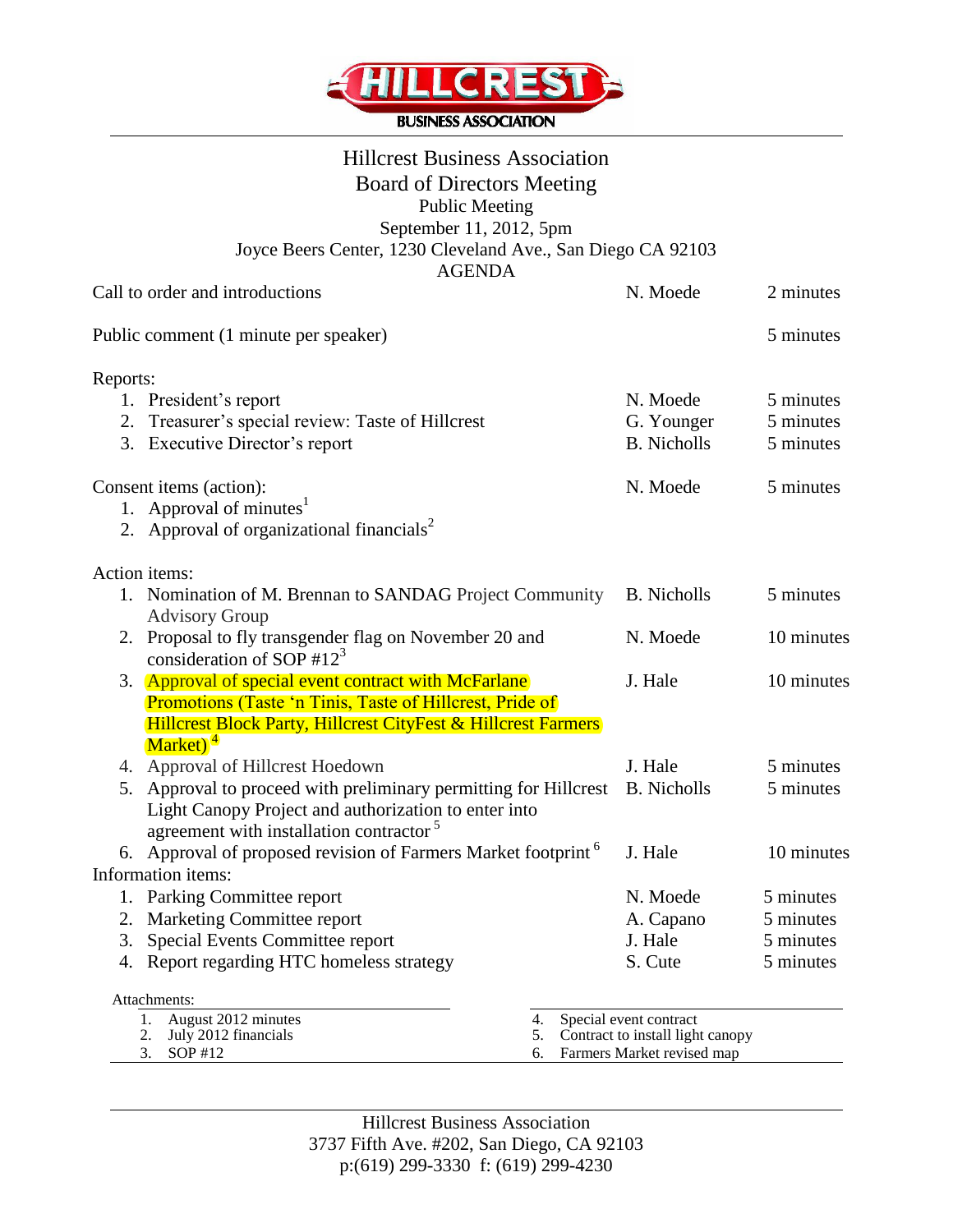## Contracting Agreement

## September 11, 2012

This Agreement (the "Agreement") is executed by Hillcrest Business Improvement Association, a California not for profit corporation (hereinafter referred to as "HBA") whose address is 3737 Fifth Avenue San Diego, CA 92103 and McFarlane Promotions (hereinafter referred to as "Consultant"), whose address is 656 Fifth Ave. San Diego, CA 92101. HBA and Consultant are sometimes hereinafter collectively referred to as the "Parties" or individually as a "Party".

Hillcrest Business Association undertakes special events as part of its promotional programs throughout the year and is seeking an event production company to implement elements of these events. The events are as follows:

- Hillcrest Farmers Market held every Sunday of the year on Normal Street in Hillcrest.
- Hillcrest Taste 'n Tinis on December 13, 2012 at locations throughout Hillcrest
- Taste of Hillcrest on April 20, 2012 at locations throughout Hillcrest
- Pride of Hillcrest Block Party on the Friday before the San Diego Pride Parade
- Hillcrest CityFest on August 13<sup>th</sup>, 2013 on Fifth Ave. between University Ave. and Brookes St. in San Diego.

## Services to be provided

Consultant shall manage the event on behalf of the HBA in accordance with the provisions set forth in Attachment #A attached hereto and made a part hereof for all purposes.

## Terms and termination

Either Party may cancel this Agreement at any time after date of signing upon 30 days written notice to the other Party. This agreement has a term of one year.

## Independent contractor status

Consultant is an independent contractor and is not an employee of HBA. Staffing costs relating duties described in Attachment A will be borne by Consultant, including requirements for the provisions of Workers Compensation Insurance and any and all local, state and federal payroll taxes, and any tax liability related to Consultant and their staff.

## Governing law

Contractor shall at all times comply with all applicable laws, statutes, ordinances, and regulations of the City, county, state, and federal governments. Subcontractor shall also comply with all notices issued by the City under the authority of all current or future laws, statutes, ordinances, or regulations.

## Conflict of interest

Contractor shall comply with all federal, state, and local laws, including conflict of interest laws, statutes, ordinances, regulations, and policies of the City related to public contracts and procurement practices to the extent applicable. HBA and Contractor are unaware of any financial or economic interest of any public officer or employee of the City relating to this agreement. Contractor has been made aware of the HBA"s Conflict of Interest policy (attachment B).

## Insurance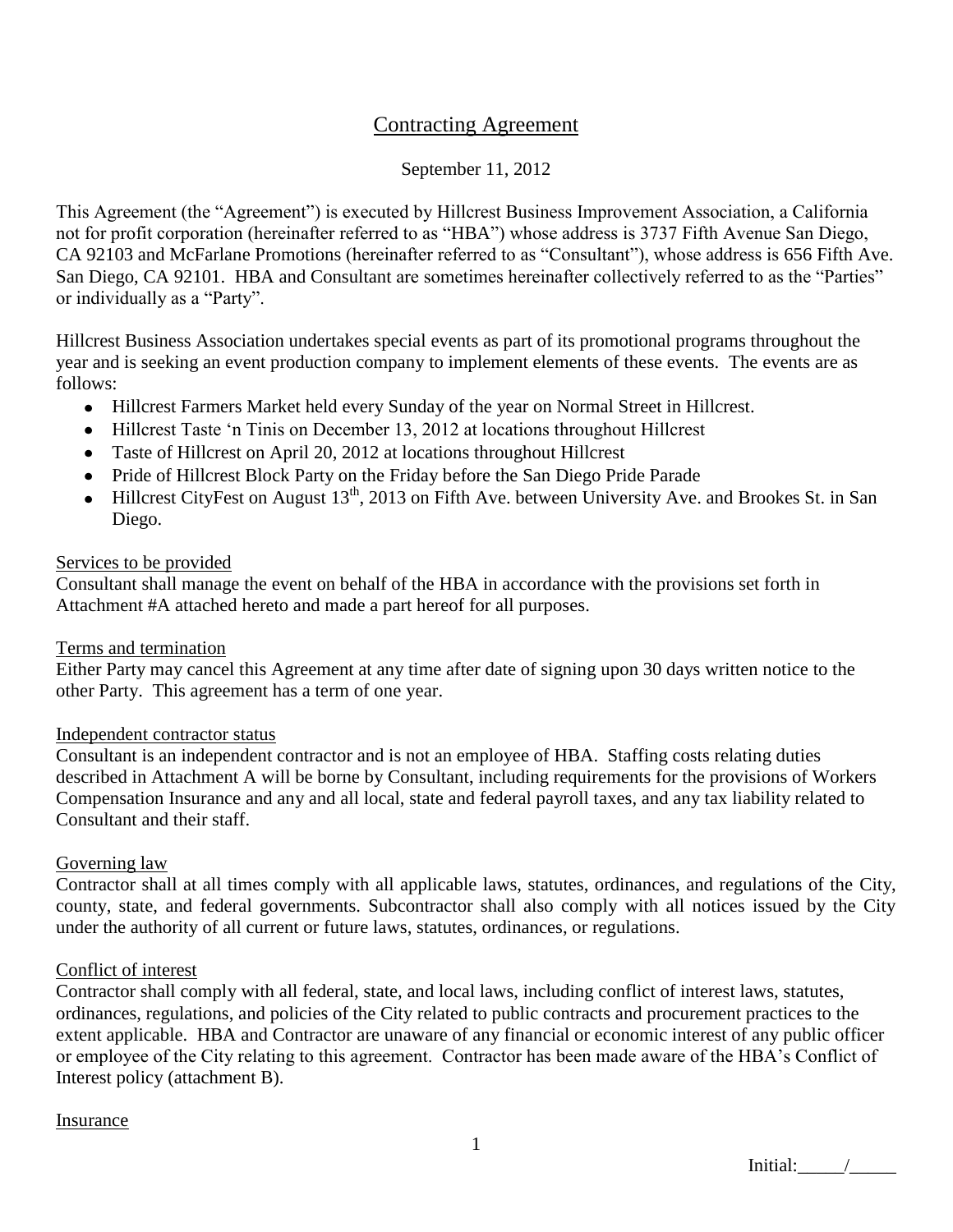As required by the City of San Diego, HBA agrees to maintain an insurance policy to cover the CityFest in the amount of \$1,000,000.00 per occurrence and \$2,000,000.00 in aggregate and shall name Consultant as an additional insured.

Consultant shall provide Commercial General Liability [CGL] Insurance, naming HBA and the "The City of San Diego, its elected officials, officers, employees, representatives, and agents" as additionally insured in the amount of \$1,000,000 per occurrence and \$2,000,000 in aggregate. The policy shall be kept in force for the duration of the Term and any extended use. Consultant shall have forty-five (45) days from the execution of this Agreement to obtain said insurance and to provide HBA with proof of insurance. All insurance required by the terms of this Agreement must be provided by insurers licensed to do business in the State of California which are rated at least "A-, VI" by the current AM Best Ratings Guide. Non-admitted surplus lines insurers may be accepted provided they are included on the most recent list of California eligible surplus lines insurers (LESLI list) and otherwise meet City requirements. If City is made a party to any judicial or administrative proceeding to resolve the dispute between HBA and Consultant, Consultant shall defend and indemnify the City as described herein.

Consultant shall provide workers" compensation insurance, as required by the laws of the State of California for all of Contractor's employees who are subject to this Agreement, with employers' liability coverage with a limit of at least one million dollars (\$1,000,000). It is the responsibility of the Consultant to provide proof of workers compensation insurance to the City or to provide the City with any and all necessary documentation to prove Consultant does not require workers compensation Insurance.

Consultant shall defend, indemnify, protect, and hold harmless the City and HBA, their elected officials, departments, officers, employees, representatives, and agents from and against any and all claims asserted, or liability established, for damages or injuries resulting from any workers compensation claim or claim for damages or injuries by any employee or sub-contractor of Consultant.

## Fees and Bonuses

The HBA will pay a fee not to exceed \$47,500 (including bonuses) for the events described in attachment A. Attachment A describes the portion of the fee for each event.

The fees will be paid on a monthly basis in the amount of \$3,375 upon receipt of invoice. Invoices shall describe the work applied to each event.

The balance of the fee amount may be paid in the form of a bonus. Contractor shall be eligible to receive bonuses for Hillcrest Taste "n Tinis and Pride of Hillcrest Block Party. The bonuses shall be paid for the events in the following way:

## Hillcrest Taste "n Tinis:

In the circumstance that the event is profitable a bonus may be paid to the consultant. A bonus will be paid within thirty days of receipt of an invoice and report from the Consultant where the report demonstrates that the event was profitable. HBA way waive the requirement for a report. The bonus will be paid from net proceeds from the event with one half paid to the Consultant and one half to the HBA to a maximum bonus payable to Consultant of \$2,000. The HBA will be the beneficiary of the remainder of the proceeds.

## Pride of Hillcrest Block Party: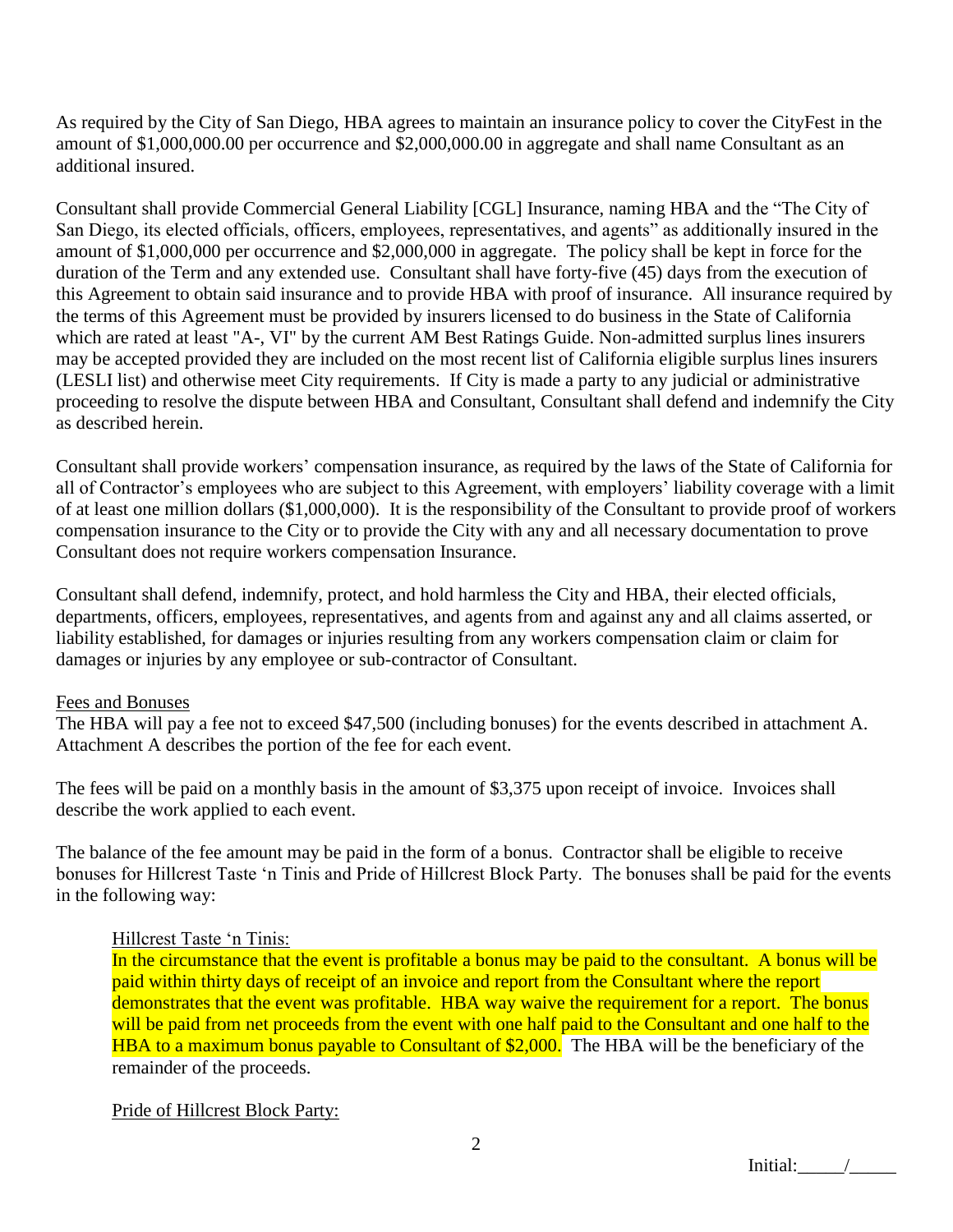In the circumstance that the event is profitable a bonus may be paid to the consultant. A bonus will be paid within thirty days of receipt of an invoice and report from the Consultant where the report demonstrates that the event was profitable. HBA way waive the requirement for a report. The bonus will be paid from net proceeds from the event with one third paid to the Consultant and thirds half paid to the HBA to a maximum bonus payable to Consultant of \$5,000. The HBA will be the beneficiary of the remainder of the proceeds.

All bills and invoices from third party contractors will be delivered to HBA within 30 days of the event date. In the case that this does not occur the bills will become the responsibility of the Contractor.

## **Ownership**

Hillcrest CityFest is, and always has been, the property of the HBA. Ownership includes ownership of the name "Hillcrest CityFest", HBA retains the exclusive rights to sell any HBA related merchandise and tickets and to conduct promotions for any business relating to Hillcrest and the HBA.

## Agreements with third parties

HBA and Contractor agree that though there are many third parties related to this agreement, including but not limited to the City of San Diego, State of California, Mr. David Larson and San Diego LGBT Pride, this agreement in no way binds these organizations or modifies any existing or future agreements with those parties.

Contractor shall disclose and provide copies of all agreements with third parties relating the project including rental agreements, service contracts, entertainment agreements, sponsorships, in-kind donations, special payments, and mutual benefit arrangements. Unwritten agreements shall be unacceptable.

## Marketing, logos and sponsor recognition

Event specific logos shall be used on all promotional and signage elements for the events including banners, signs, advertising and otherwise. Any sponsorship agreements developed by the Contractor shall not create the impression that the event is owned by any third party.

## Arbitration

If a dispute arises out of or relates to this Agreement, or the breach thereof, the parties agree first to try in good faith to resolve the dispute by mediation administered by the American Arbitration Association under its rules, before resorting to arbitration. Thereafter, any unresolved controversy or claim arising out of or relating to this Agreement, or breach thereof, shall be resolved by arbitration administered by the American Arbitration Association in accordance with its Arbitration Rules, and judgment upon the award rendered by the arbitrator(s) may be entered in any court having jurisdiction thereof pursuant to applicable law.

## No joint venture or partnership

This Agreement shall not be construed or interpreted to create or establish any joint venture or partnership between the parties.

## Integration

This Agreement supersedes all prior or contemporaneous agreements, understandings, promises, representation, and discussions, whether written or oral, or whether expressed, implied or apparent and are hereby deemed merged into and made a part of this Agreement. The terms of this Agreement are contractual and not merely a recital. No waiver or modification of any term of this Agreement shall be valid or binding unless in writing and executed by all of the Parties.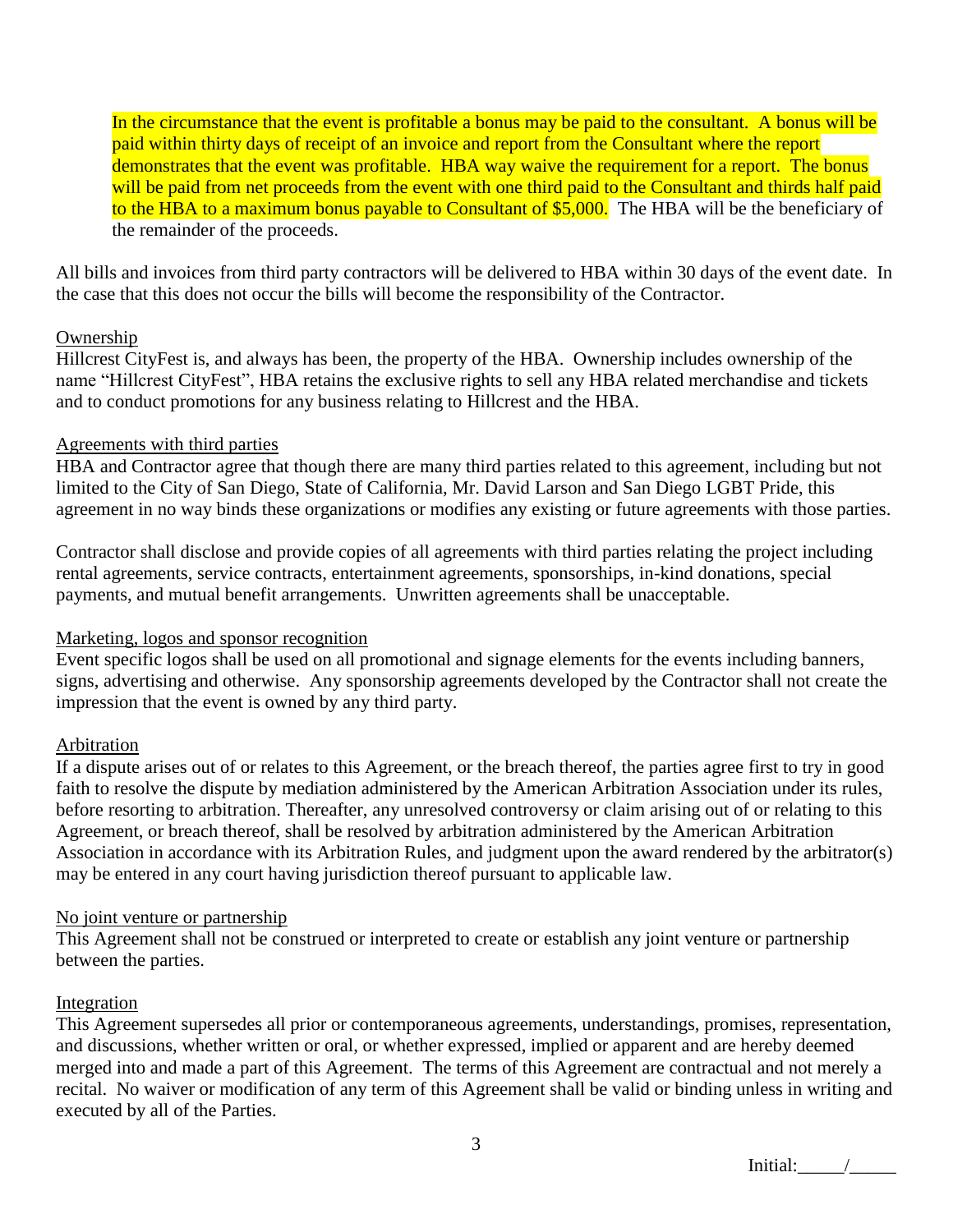## Assignment

This Agreement and the rights and obligations accruing to the Parties hereto shall not be assigned or delegated without the consent of the other Party; and such consent shall not be unreasonably withheld. Notwithstanding the foregoing or any other provision contained herein to the contrary, Consultant may assign this Agreement and all rights pertaining thereto and delegate all of his obligations to a third party upon approval of the board of directors of the HBA.

## Equal employment and nondiscriminatory provisions

Consultant shall not discriminate in any manner against any person or persons on account of race, color, religion, gender, sexual orientation, medical status, national origin, age, marital status, or physical disability in Consultant's activities pursuant to this Agreement, including but not limited to the providing of goods, services, facilities, privileges, advantages, and accommodations, and the obtaining and holding of employment. Consultant shall comply with City Council Ordinance No.18173 (San Diego Municipal Code sections 22.2701 through 22.2708, as amended), EQUAL EMPLOYMENT OPPORTUNITY OUTREACH PROGRAM, a copy of which is on file in the Office of the City Clerk and by this reference is incorporated into this Agreement. Consultant is individually responsible to abide by its contents. Consultant shall comply with Title VII of the Civil Rights Act of 1964, as amended; Executive Orders 11246, 11375, and 12086; the California Fair Employment Practices Act; and any other applicable federal and state laws and regulations hereafter enacted. Consultant shall not discriminate against any employee or applicant for employment on any basis prohibited by law. Consultant may be required to comply, and require each of its Subcontractors to comply, with the provisions of the City"s Living Wage Ordinance. It is the responsibility of the Consultant to determine if compliance is required. Consultant is required where applicable to comply with the Americans with Disabilities Act, the City of San Diego Drug Free Workplace requirements, and Storm Water Management and Discharge Control Ordinance.

## Representations and warranties

Each Party represents and warrants to the other that it has all necessary power and authority to execute and deliver this Agreement and to carry out its obligations hereunder. The Agreement has been duly and validly executed and delivered by the Parties and constitutes the valid and binding agreement of that Party, fully enforceable against that Party in accordance with their respective terms. To the best knowledge of each Party, all consents, approvals, orders or authorizations of, or registration, declaring or filing with, any governmental authority in connection with the execution and delivery of the Agreement or the consummation of the transactions contemplated hereby have been obtained.

## Supervision

Contractor shall provide supervision adequate to insure that the services rendered pursuant to this agreement are of high quality.

## No joint venture or partnership

This agreement shall not be construed or interpreted to create or establish any joint venture or partnership between the parties.

| IN WITNESS WHEREOF, the Parties have executed this Agreement on |  |  |
|-----------------------------------------------------------------|--|--|
|-----------------------------------------------------------------|--|--|

\_\_\_\_\_\_\_\_\_\_\_\_\_\_\_\_\_\_\_\_\_\_\_\_\_\_\_\_\_\_\_\_, at \_\_\_\_\_\_\_\_\_\_\_\_\_\_\_\_\_\_\_\_\_\_\_\_, California.

| <b>HILLCREST BUSINESS</b> |
|---------------------------|
| ASSOCIATION               |

CONSULTANT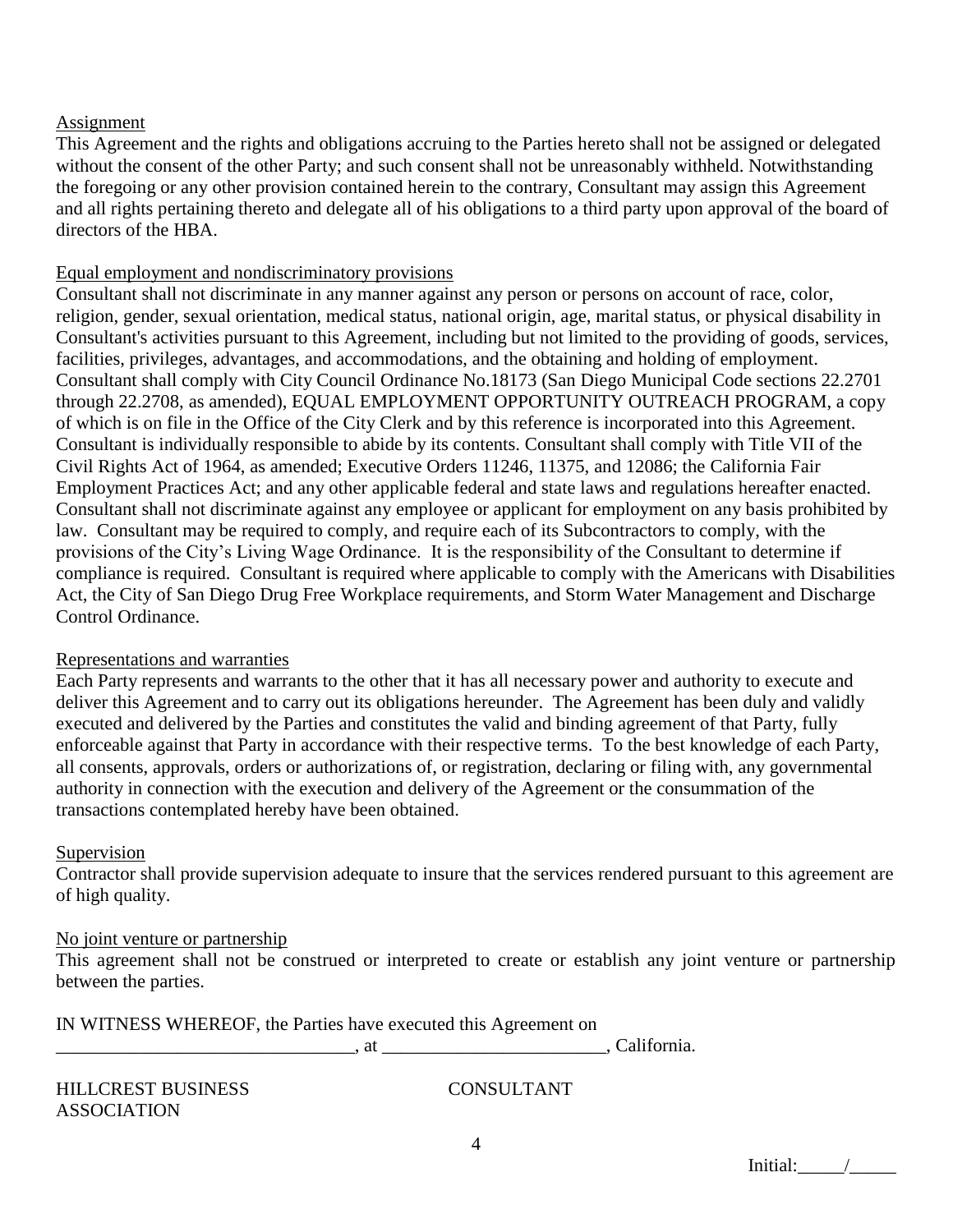By:\_\_\_\_\_\_\_\_\_\_\_\_\_\_\_\_\_\_\_\_\_\_\_\_ By:\_\_\_\_\_\_\_\_\_\_\_\_\_\_\_\_\_\_\_\_\_\_\_

Benjamin Nicholls Executive Director, HBA : ADDRESS: 3737 Fifth Avenue, #202 San Diego, CA 92103 (619) 299-3330 Tel. (619) 299-4230 Fax.

- Attachment A: Scope of services
- Attachment B: Conflict of interest policy

Initial: $\frac{1}{\sqrt{2\pi}}$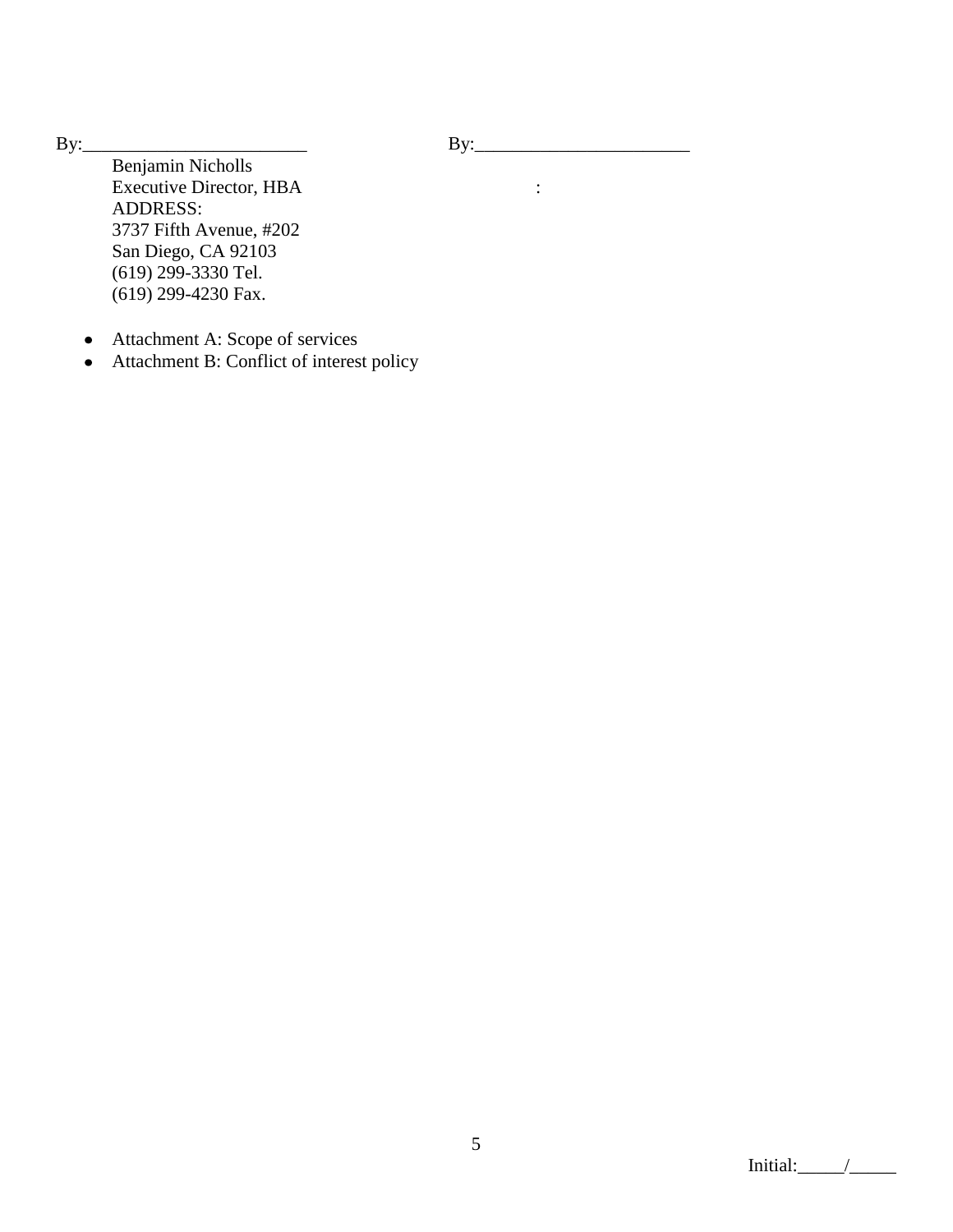## Attachment A: Scope of Services

## **Consultant agrees to the following general provisions:**

- Where possible the consultant agrees to leverage their opportunities relating to producing multiple events so as to obtain preferential pricing for rentals and purchases, media opportunities and joint promotions. Contractor agrees that upon request a leveraging report will be produced to illustrate where these opportunities have been created.
- All marketing and promotional activities must be reviewed and approved by HBA marketing staff.

## **Consultant agrees to manage Hillcrest Farmers Market media relations for the period of the contract including the following activities:**

- Consult with the HBA monthly to write releases and calendar notices around different featured angles
- Work with local and national publications to pitch and place articles with photos, interviews, etc.
- Research Hillcrest Farmers Market listings in publications to confirm that the Hillcrest Farmers Market is mentioned everywhere other citywide farmers markets are mentioned
- Create and implement additional signage plan within the neighborhood to showcase Hillcrest Farmers Market
- Create direct marketing piece to be mailed to surrounding zip codes quarterly featuring upcoming events, seasonal fruits and vegetables, etc.
- Send the releases to media such as publishers, editors, etc. and get articles/mentions in issues
- Create PSA releases for radio stations and send out to solicit coverage
- Create media alerts for events and promotions to send out to media for coverage
- Pitch media ideas on a regular basis to local TV stations
- Book at least one TV spot a month featuring the Hillcrest Farmers Market on the morning news
- Work with featured guests to provide an interactive segment for station
- Act as the liaison each week between interested media and Hillcrest Farmers Market representatives at  $\bullet$ the Hillcrest Farmer"s Market
- Work with client to secure Hillcrest Farmers Market inspired packages/gift certifications to giveaway on local radio stations to drive attendees down to the Hillcrest Farmer's Market and encourage them to stay in Hillcrest
- Purchase advertisements and collateral (such as postcards/fliers) not to exceed \$9,000 as related to HBA marketing plan concerning the Hillcrest Farmers Market or suggested by the Market Consultant
- Meet the Marketing Committee's in-kind match goals for advertising purchases

## **HBA will perform the following in relation to the promotion of the farmers market:**

- Pay fee of \$9,000 as described above in "fees and bonuses"
- Pay any and all agreed upon advertising and collateral expenses up to an amount of \$9,000
- Manage the accounting
- Provide a schedule of events at the market
- Provide staff at the information booth at the market each week
- Provide relations with market manager and vendors where appropriate to support activities described  $\bullet$ above

## **Consultant agrees to manage Hillcrest Taste 'n Tinis on 12/13/12 including the following activities:**

- Coordinate restaurant/retail tasting
- Work with the client to establish an event budget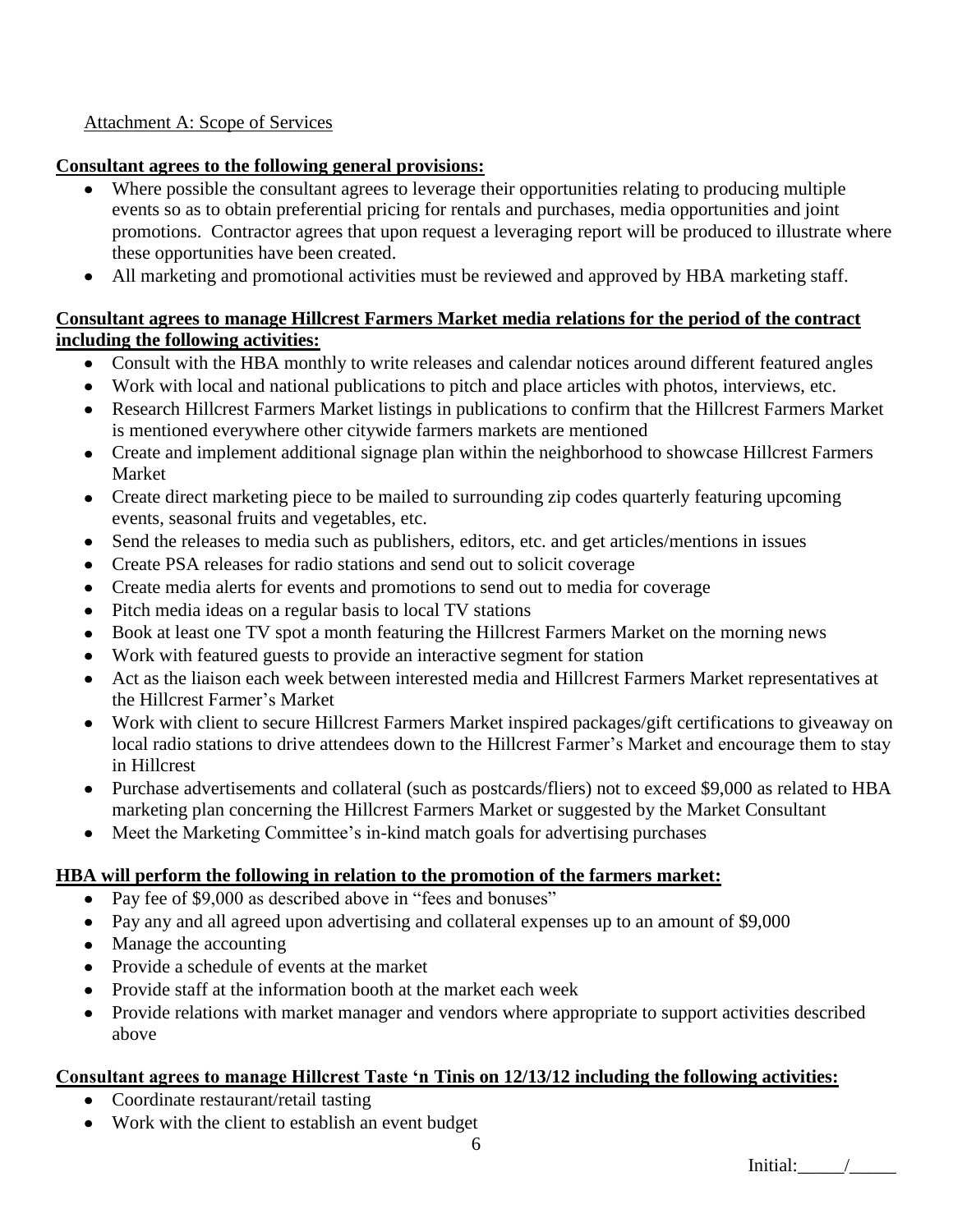- Create participation letter and form for Hillcrest Taste "n Tinis and Taset of Hillcrest and solicit  $\bullet$ participation at the same time. The participant form shall include stipulation for restaurants that sell liquor to participate in Taste "n Tinis they must agree to allow HBA to host promotional events at their locations. Promotional events may include among other things drink specials provided by the participating location and/or alcohol sampling.
- Send out initial sign up letter and form to participating restaurants and retailers  $\bullet$
- Visit restaurants and retailers in person numerous times to sign them up  $\bullet$
- Assist in securing restaurants and retailers
- Secure cups and ice for retail locations
- Coordinate staffing and/or security for retail locations
- Coordinate labor for event set up and breakdown
- Mail to McFarlane Promotions Taste mailing list
- Work with graphic designer on all collateral material
- Create and secure all collateral materials including but not limited to; advertising, posters, flyers & tickets
- Placement of promotional material (flyer, poster, etc.) in area restaurants, retail, bars, etc.
- Order rentals for the event
- Create all day of signage
- Hang all day of signage in the participating venues before the event
- Liaison to all participating venues
- Write thank you cards
- Coordinate a de-brief meeting
- Write a media re-cap for sponsors and client
- Manage all tickets sales, disbursements, and accounting
- General event coordination duties as they come up
- Secure liquor sponsor including a minimum of \$3000 cash donation and sufficient product donation

## Television

- Listing on events calendar on screen
	- KUSI TV
	- KFMB –TV
	- **KNSD-TV**
	- KGTV TV
	- $\blacksquare$  FOX 5 TV
	- $\blacksquare$  San Diego 6 CW TV
- $\bullet$  Will pitch live spots for pre-event & day of coverage
- Pitch weather remote reports from the event
- Act as media liaison, generate & distribute press release, PSA"s, media alerts, etc.

## Radio

- Review Radio Contracts
- Create radio promotional dates and times
- Make sure all event information is up on radio websites
- Write PSA for radio commercials
- Disseminate all tickets to participating radio stations for contest giveaways $\bullet$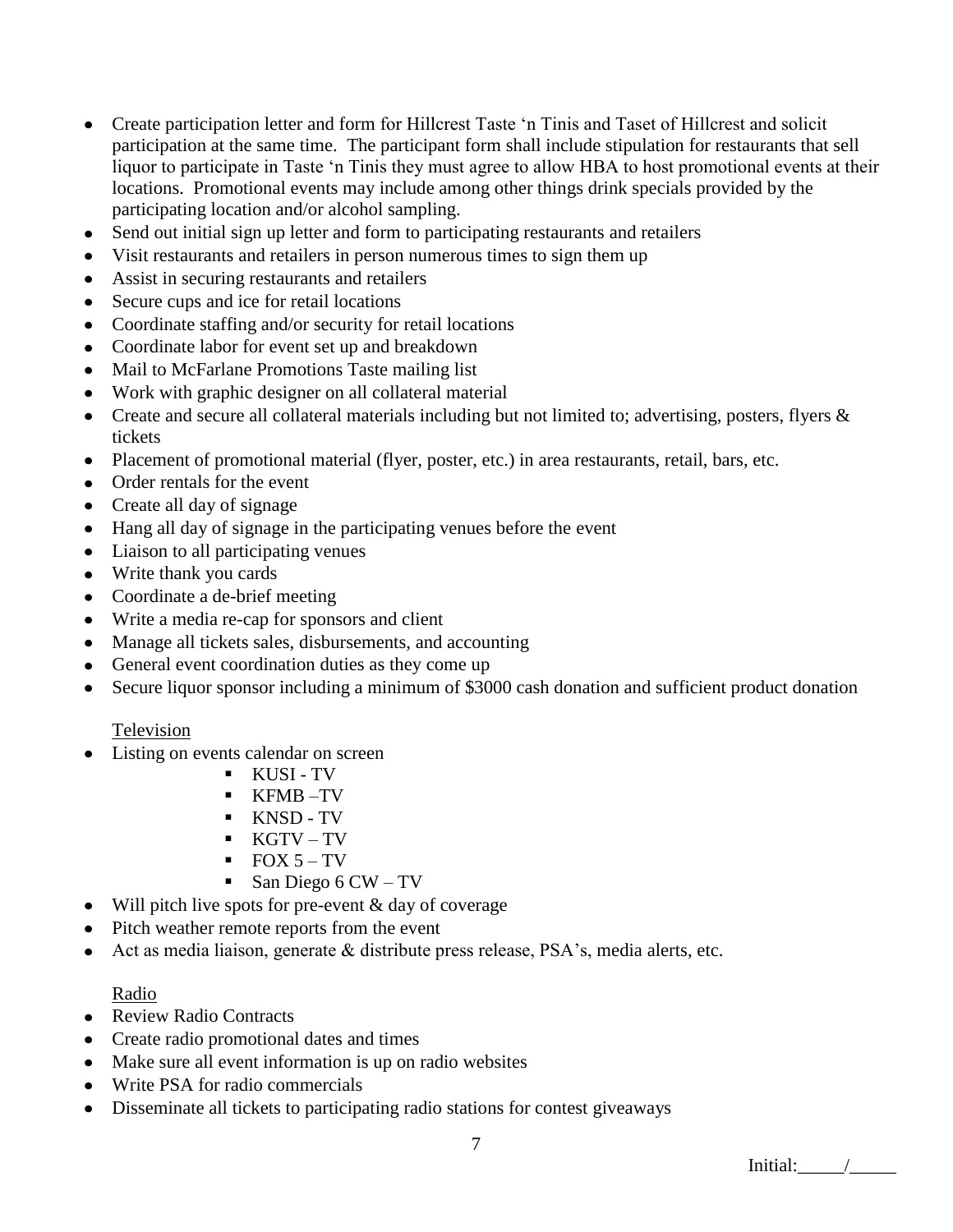• Coordinate all the logistics and single banner placements

## Additional PR/Promotion Plan

- Write initial Calendar Notice released to all media
- Write press release
- Media Alert faxed to television stations
- 2nd Media Alert mailed and faxed to television stations
- Placement of promotional material (flyer, poster, etc.) in participating restaurants, retail, bars, etc.
- Personally contact local merchants to support event.
- Opportunity to mail out to McFarlane Promotions 5,000 person Taste Database
- Email out a jpeg to McFarlane Promotions email database of over 12,000 emails. Email list secured over the last 5 years through all of McFarlane Promotions events.

## Web Promotion

- Work with online websites to be sure they get the event featured on website and do a contest giveaway
- Disseminate all tickets to online websites for contest giveaways
- Upload event information to over 100 event web listings

## Social Networking

- Work with current Facebook create to build current friend list
- Work with current Twitter create to build current friend list

## Advertisement

- Will coordinate all advertisement paid and unpaid
- Create a matrix for all advertisements for the graphic designer
- Secure media sponsorship and advertising buys for both print, radio and tv

## **HBA agrees to perform the following in relation to Hillcrest Taste 'n Tinis on 12/13/12:**

- Pay a management fee of \$6,000 in the manor described above under "fees and bonuses".
- Pay any and all prearranged expenses
- Manage accounting
- Manage on-line and hardcopy ticket sales
- Assist with securing staff and volunteers for the day of
- Assist in securing restaurants and retail locations
- Provide contractor with an up to date list of retailers and restaurant owners/mangers

# **Consultant agrees to manage Taste of Hillcrest on 4/20/13 including the following activities:**

**Television** 

- Listing on events calendar on screen
- $\bullet$  Will pitch live spots for pre-event & day of coverage
- Pitch weather remote reports from the event.
- Act as media liaison, generate & distribute press releases, PSAs, media alerts, etc.

Radio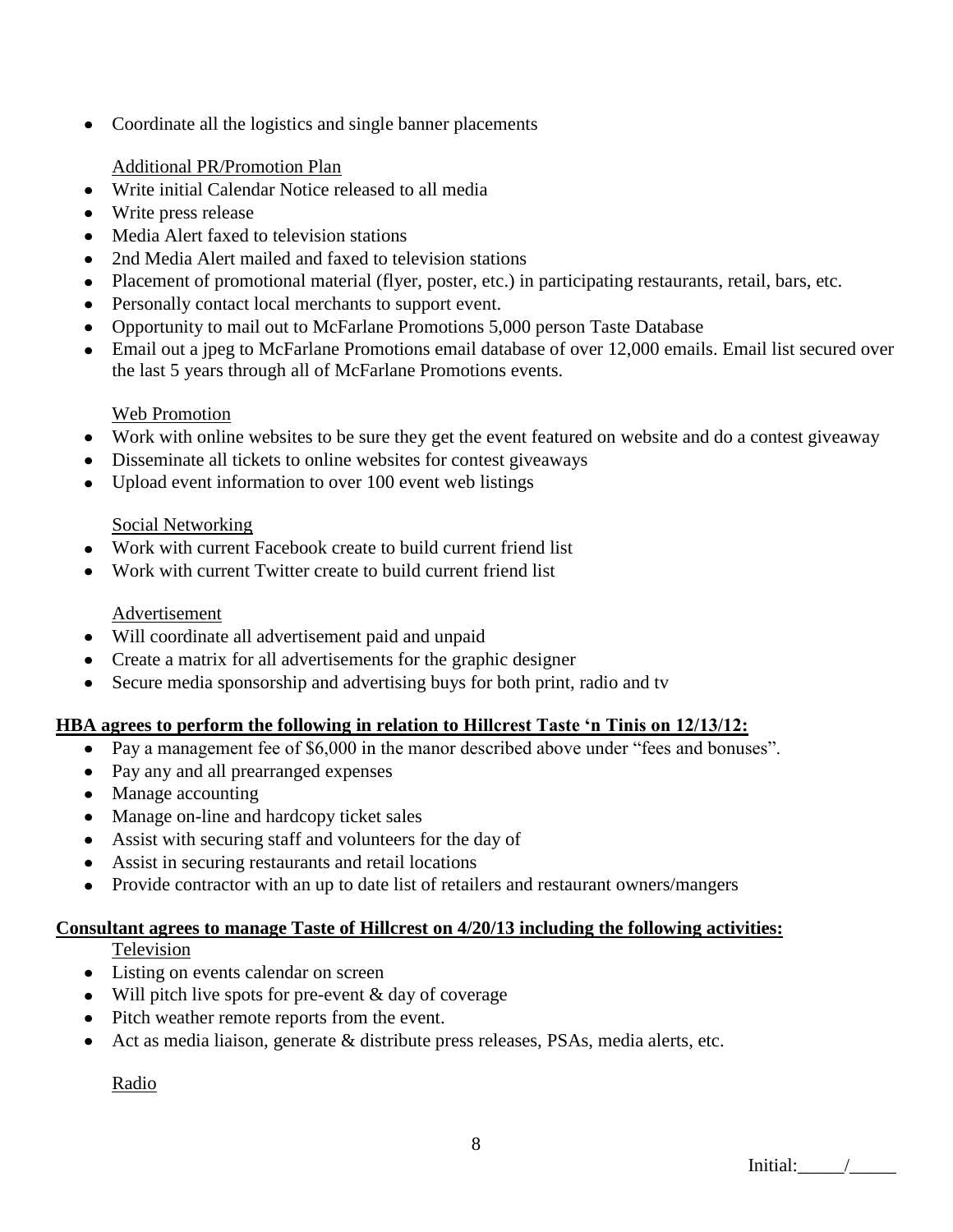Coordinate to secure radio stations to be the radio sponsor for The Taste of Hillcrest. Radio sponsors will start promotion two weeks out and increase coverage as the event gets closer to the date.

Additional PR/promotion plan

- February: initial calendar item release to all media
- February: initial press release
- March : PSA release via fax to radio studios
- April: 1st media alert
- McFarlane Promotions will also offer:  $\bullet$ 
	- Placement of promotional material (flyer, poster, etc.) in Hillcrest restaurants
	- **Personally contact local merchants to support event.**

## Logistical services

- Coordinate printing of flyers, tickets, posters, sponsor proposal packages, fact sheets, surveys, maps, parking passes, etc;
- Coordinate with the HBA to create an event format:
	- Sign up participating restaurants
	- Liaison to all participating restaurants
	- Assist HBA in securing media, beverage and financial sponsorships for the event
	- Disseminate information about the event at other local events, at hotels, and downtown residences, prior to the event
	- Day of event coordination
- Coordinate volunteer packets
- Secure shuttle transportation
- Set up registration for day of event
- Sign up 'Click it and Print' it for selling tickets
- Answer information questions from the public for the Taste of Hillcrest

## **Hillcrest Business Association will perform the following in relation to Taste of Hillcrest on 4/20/13:**

- Pay a management fee of \$8,000 in the manor described above under "fees and bonuses".
- Pay any and all expenses
- Manage on-line and hardcopy ticket sales
- Manage accounting
- If requested provide contractor with an up to date list of retailers and restaurant owners/mangers

## **Consultant agrees to manage Pride of Hillcrest Block Party including the following activities:**

- Work with Pride"s logistics coordinator to ensure Friday evening activities fit seamlessly into Saturday morning activities
- Provide all sponsor relations including soliciting sponsor support and finalizing agreements and details including media partnerships and in-kind donations. A minimum sponsorship of \$25,000 in sponsors for the event must be secured.
- Apply for and obtain all required permitting for the event including ABC licensing, City of San Diego  $\bullet$ Special Event permits, and County of San Diego health permits and provide assistance to government representatives throughout the planning and implementation of the event.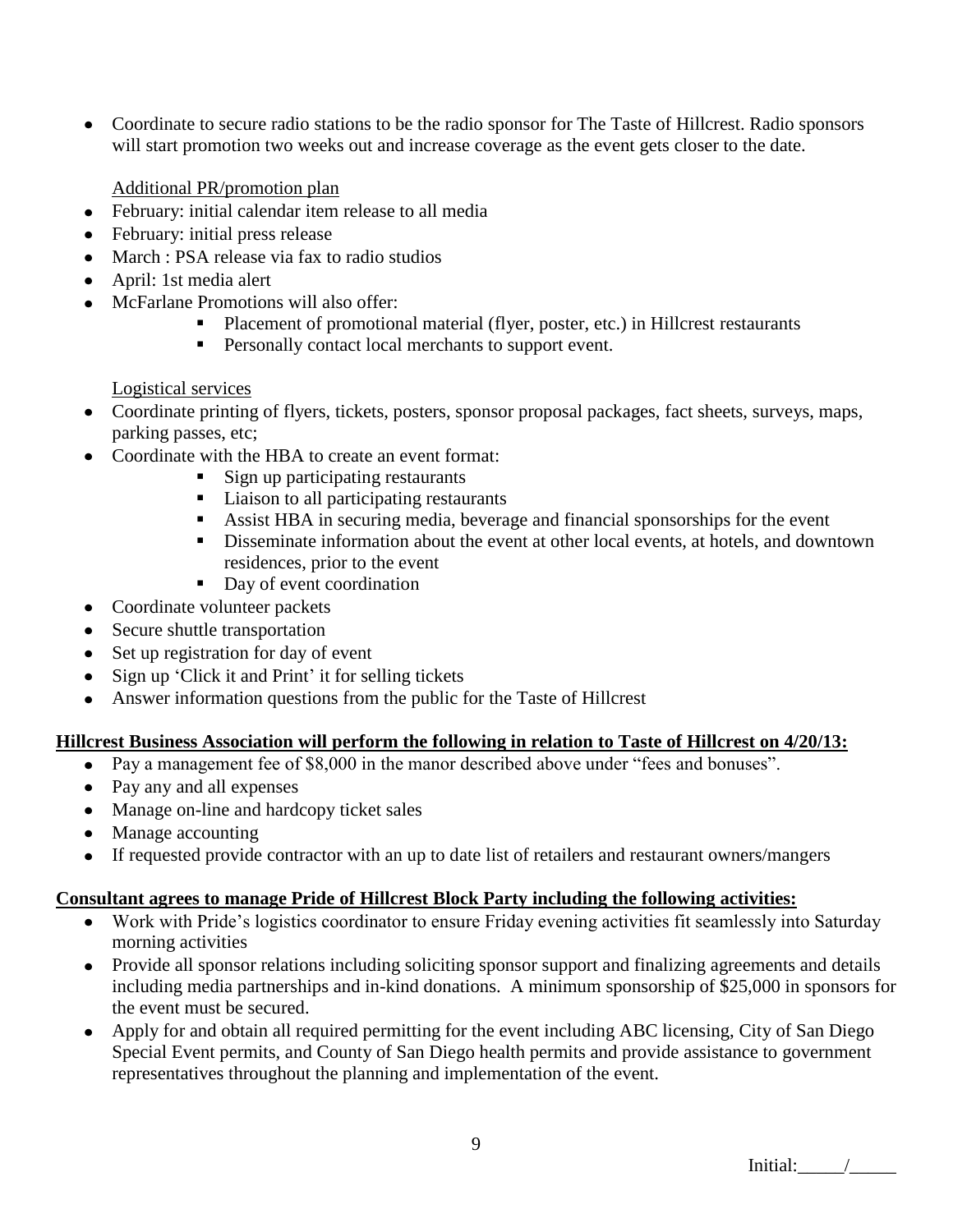- All logistical elements such as traffic control security, rental equipment, entertainment, set up, staff  $\bullet$ management and costs, cleaning and breakdown, street closure signs, no parks and barricades, cleaning, rentals, port a potties, sound equipment, staging, generators, and other elements
- Being on site or having an agent on site at all times to deal with any issues  $\bullet$
- Negotiating the best deals on all expenses covered by HBA and agreeing to solicit bids on services if so requested by HBA
- Create a logistics budget for the event
- Attend all event committee meetings
- Coordinate with the HBA to create an event format
- Secure all necessary permits and licenses for the event
- Create a map for the event with committee assistance
- Work with entertainment volunteer to coordinate all entertainment  $\bullet$
- Send out vendor solicitation letters
- Assist in signing up participating vendors for the event to include non-food vendors and arts and craft and other vendors per the clients request
- Create a parking and traffic plan  $\bullet$
- Hire and coordinate all necessary and required security for the event
- Obtain all necessary signs and banners, including those needed for street closures, parking lots, etc.
- Arrange all necessary trash removal if needed
- On-site management services
- Troubleshoot before, during and after the event
- Secure production staff for the day of event  $\bullet$
- Tape off all vendor placements prior to the event  $\bullet$
- Day of event coordination
- Prepare and distribute thank you letters
- Make recommendations to improve the following year's event  $\bullet$

## **HBA agrees to execute the following in relation to Pride of Hillcrest Block Party 2013:**

- Pay a management fee of \$10,000 in the manor described above under "fees and bonuses".
- Pay any and all pre-approved expenses
- Assign a spokesperson with all pre-event promotions, print and media
- Coordinate and be responsible for handling all financial matters for the event, including the event itself
- Assist with securing volunteers for the day of
- Manage on-line and hardcopy ticket sales

## **Consultant agrees to manage Hillcrest CityFest on 8/13/13 including the following activities:**

- All logistical elements such as traffic control security, rental equipment, entertainment, set up, staff management and costs, cleaning and breakdown, street closure signs, no parks and barricades, cleaning, rentals, port a potties, sound equipment, staging, generators, and other elements
- Being on site or having an agent on site at all times to deal with any issues
- Negotiating the best deals on all expenses covered by HBA and agreeing to solicit bids on services if so requested by HBA
- Create a logistics budget for the event
- Attend all event committee meetings
- Send out meeting reminder notices